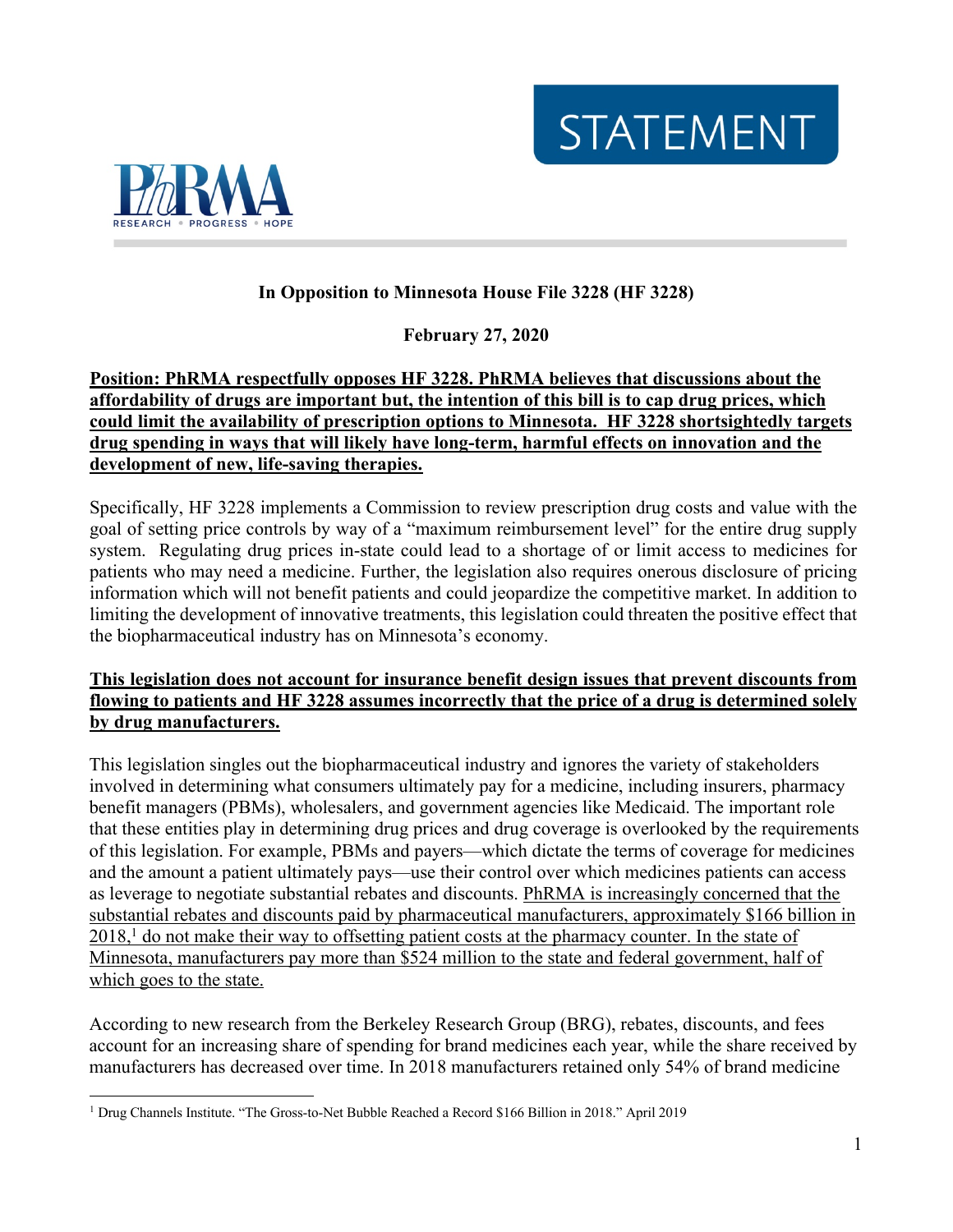spending while members of the supply chain retained 46%.<sup>2</sup> Increased rebates and discounts have largely offset the modest increases in list prices noted and reflect the competitive market for brand medicines.

Growth in prescription drug spending is at a historic low, and prescription drug costs are expected to remain a relatively small and stable share of total health care costs into the future. According to the IQVIA Institute (formerly the IMS Institute), net spending on medicines grew only 0.3% in 2018; and the Centers for Medicare and Medicaid Services reported that growth in retail prescription drug spending was only 2.5% in 2018. At the same time, overall prescription drug prices declined by 1%. This, of course, does not necessarily reconcile with what patients are feeling at the pharmacy counter, which is why looking at the whole system is so important.

In 2017, only 3.1% of Minnesota's Medicaid budget was spent on prescription drugs, including both brands and generics. The majority of Medicaid healthcare spend is on administrative fees and hospital care with prescription drugs accounting for a small portion. In addition, in 2017, pharmaceutical manufacturers paid more than \$524 million in brand and generic rebates on Minnesota's Medicaid drug utilization alone.

## **Price controls on patented products are unconstitutional because they interfere with the goal of federal patent law.**

This legislation seeks to implement a price control for certain medicines by way of establishing a "maximum reimbursement level" based on the cost of administering the drug, delivering the drug to consumers, and administrative costs related to the drug. The rate would apply to both public and private purchases, payments and reimbursements across all stakeholders in the supply chain. This does not solve the problem of rebates not flowing to the patient when paying for a medicine at a pharmacy. Additionally, this proposed policy raises constitutional concerns because it would restrict the goal of federal patent law, which is to provide pharmaceutical patent holders with the economic value of exclusivity during the life of a patent. Congress determined that this economic reward provides the appropriate incentive for invention and Minnesota is not free to diminish the value of that economic reward.

Specifically, in the case of *BIO v. District of Columbia*, 496 F.3d 1362 (Fed. Cir. 1997), the court overturned a District of Columbia law imposing price controls on branded drugs, reasoning that the D.C. law at issue conflicted with the underlying objectives of the federal patent framework by undercutting a company's ability to set prices for its patented products. The U.S. Court of Appeals for the Fourth Circuit recently overturned a Maryland drug pricing law on dormant Commerce Clause grounds because it regulated the price of transactions that occurred outside of the state.<sup>3</sup>

#### **Requiring manufacturer reporting of price increases could harm consumers, interfere with market competition, and raises constitutional concerns.**

HF 3228 would require manufacturers to provide notification of WAC price increases, which does not account for rebates, discounts, and other price concessions provided for prescription medicines and

<sup>&</sup>lt;sup>2</sup> BRG: Revisiting the Pharmaceutical Supply Chain 2013-2018. January 2020.<br><sup>3</sup> *Ass'n for Accessible Medicines v. Frosh* ("*AAM*"), 887 F.3d 664 (4th Cir. 2018), *cert. denied*, 139 S. Ct. 1168 (2019).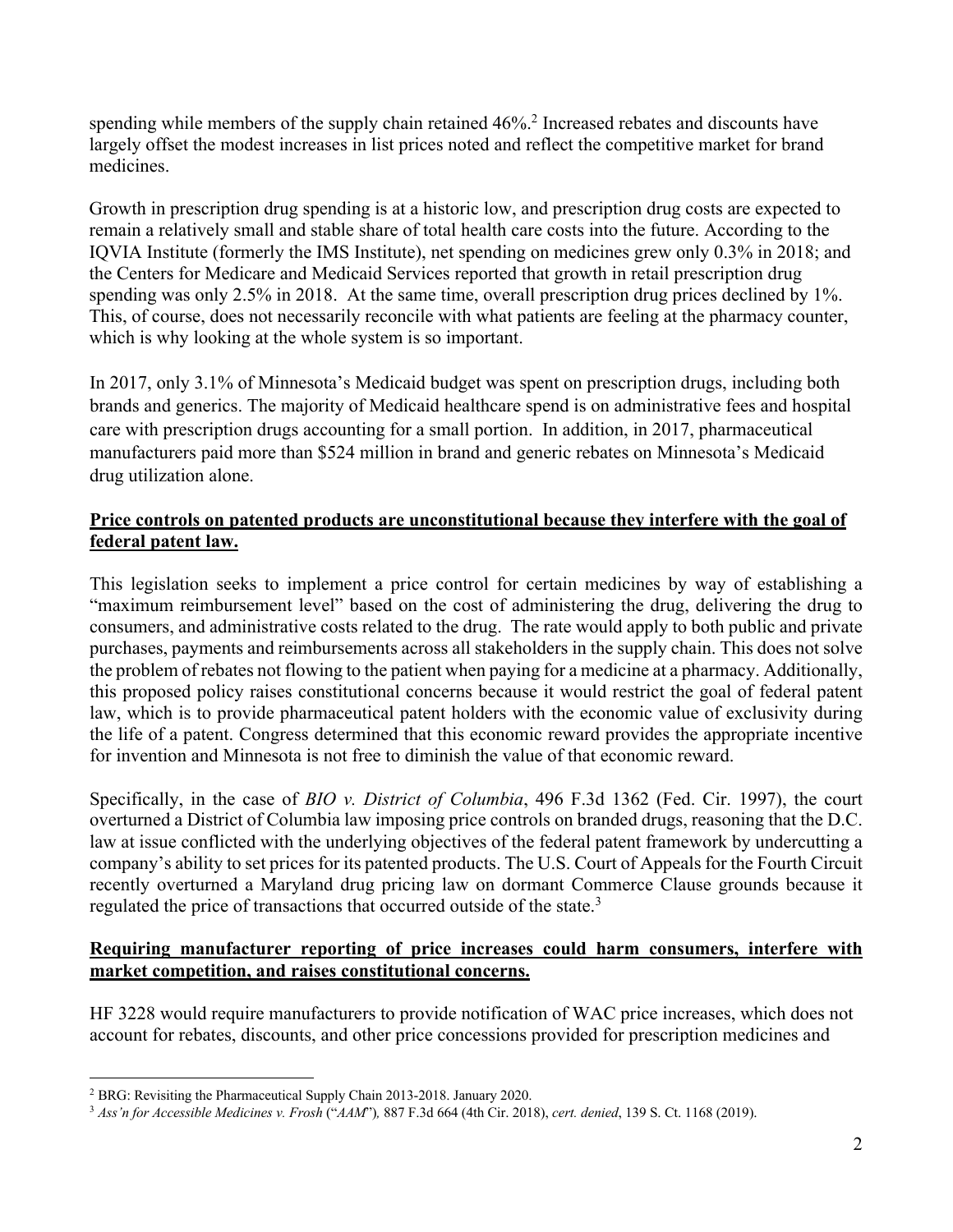thus do not accurately reflect the true cost to an insurer or pharmacy benefit manager. According to the IQVIA Institute, in 2018, brand prescription medicine invoice prices (~WAC prices) increased by 5.5 percent, but the associated net prices only increased by 0.3 percent once rebates and discounts paid to insurers by biopharmaceutical manufacturers were removed. Patient premiums are only impacted by the discounted price paid by the insurer. Thus, the vast majority of the increases, balanced against the significant manufacturer discounts, when taken together, will not have any impact on a plan's overall costs. Such notification could also result in voluminous reporting that will in no way assist in making thoughtful changes to formulary design or budgeting decisions.

Reporting of WAC price increases creates financial incentives for secondary distributors to enter the pharmaceutical supply chain thus creating a "gray" market. Gray market distribution networks consist of a number of different companies – some doing business as pharmacies and some as distributors – that buy and resell medicines to each other before one of them finally sells the drugs to a hospital or other health care facility. As the medicines are sold from one secondary distributor to another, the possibility of counterfeit medicines infiltrating the supply of legitimate medicines increases, thereby threatening patient safety. In the past, this type of purchasing has caused great difficulty for hospitals. For example, during medicine shortages, hospitals are sometimes unable to buy medicines from their normal trading partners, usually one of the three large national "primary" distributors, AmerisourceBergen, Cardinal Health, or McKesson. At the same time, hospitals are deluged by sales solicitations from gray market companies offering to sell the shortage medicines for prices that are often hundreds of times higher than the prices normally paid.

PhRMA has challenged the constitutionality of laws requiring advanced notification of price increases in California and Oregon on a number of grounds, including under the First Amendment and the dormant Commerce Clause. The litigation is pending. If the laws are invalidated, a similar analysis would apply to similar legislation in other states.

## **The biopharmaceutical industry is heavily regulated and discloses significant information to the public.**

The biopharmaceutical industry is one of the most heavily regulated industries in the United States. Companies already report extensive information to the federal government about costs, sales, clinical trials, and total research and development (R&D) expenditures. HF 3228 goes further and focuses on the costs of approved medicines while ignoring a large portion of the drug discovery and development process—failure. Specifically, requiring information on production and distribution costs for individual products may not be feasible, as R&D is a long-term process and manufacturers pursue research efforts that include many failures before the development of one, FDA-approved drug. Accounting for these related discovery costs could be nearly impossible.

Much of the information that HF 3228 requires to be disclosed is considered proprietary and confidential trade secret information, which is protected by state and federal law. The Federal Trade Commission (FTC) has repeatedly acknowledged that disclosure of competitively sensitive information could undermine beneficial market forces within the pharmaceutical industry.4 In a letter

<sup>4</sup> FTC Letter to Terry G. Kilgore, Member, Virginia House of Delegates, re: H.B. 945 (Oct. 2, 2006); FTC Letter to Representative Patrick McHenry, re: North Carolina Bill 1374 (July 15, 2005); FTC Letter to California Assembly Member Greg Aghazarian, re: AB 1960 (Sept. 7, 2004). FTC Letter to The Honorable Mark Formby, Mississippi House of Representatives, re: SB 2445 (March 22, 2011).